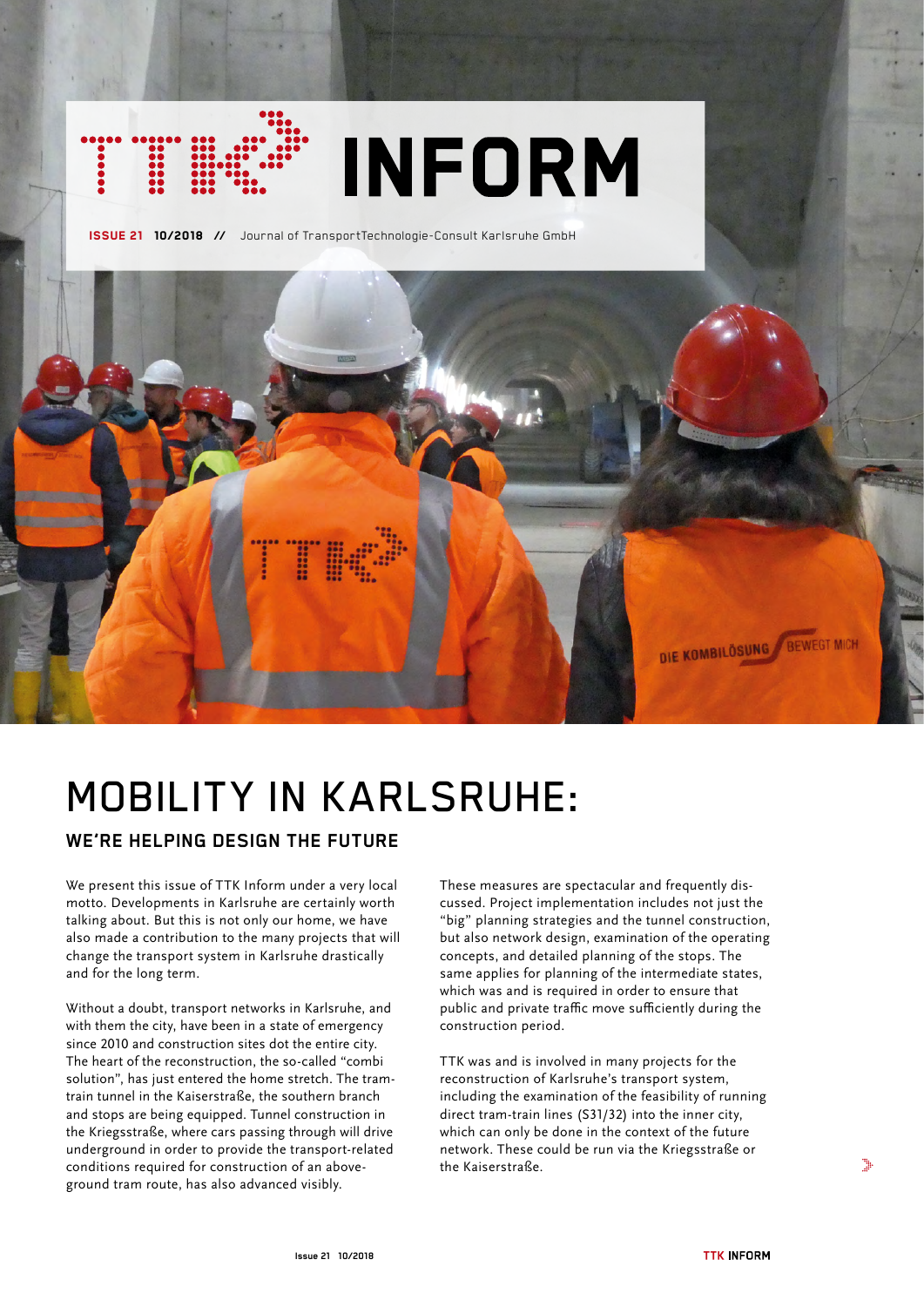In the course of a review of future network constellations, TTK has simulated the entire city tram-train network in order to define sufficiently precise operating concepts and timetables and examine them in terms of feasibility and reliability.

Along the way, TTK has made many suggestions for the design, including quality preservation at the central station, improved organisation of the stop facilities at the Rüppurrer Tor, increased operating stability in the tunnel, and maximisation of demand for the future above-ground train-tram line on the Kriegsstraße.

TTK has also incorporated itself into infrastructure and design planning for implementation of the combi solution. TTK is now working for KASIG (building owner) to plan the future stop Rüppurrer Tor-West (which previously was intended to be to the east of the Mendelssohnplatz). Here, we are responsible for the planning phases 1 to 5 (pre-planning to execution design).

## **BREMEN'S GREEN CITY MASTER PLAN**

Against the background of impending diesel driving bans due to the NOx limit value being exceeded, the federal government is financing numerous master plans of the cities affected. As part of the develop-



y.

ment of such a Green City Master Plan for the City of Bremen, TTK and several partners were involved in the "Change through drives and fuels" work package. TTK held workshops and, together with representatives from the Senate, politics and BSAG experts, developed a range of measures concerning the operation of electric mobility designed to ensure sustainable and emission-free mobility. During the work-

shops, TTK presented various drive technologies and charging strategies as well as numerous bestpractice examples from Germany, France and China. Additionally, a model was developed to determine the emission reduction potential (CO2/NOx), including evaluation of the measure. In autumn, TTK will offer a similar workshop to Karlsruhe's transport company and assist the transport operators in designing the new depot located in the western part of Karlsruhe.



In addition, we are handling the execution design for the DB E&C for the road transport facilities, both for the final state as well as for transport during construction, including the traffic management plans for these construction measures. Furthermore, we are creating the bid documents for the stops "Karlstor Ost", "Ettlinger Tor" and "Mendelssohnplatz Ost".

Last but not least, we are also planning a whole series of stops, for both bus and rail, which must be reconstructed so they are barrier-free, also part of the "new Karlsruhe network". Here in the time being, we are also supervising construction. This has been new terrain for us, but we think the results that can be visited on site are satisfactory for all.

In this issue, we will also report about other exciting projects; enjoy reading!

### **PILOT ROUTE FOR HYBRID TRUCK USING OVERHEAD CATENARY WIRES**

eWayBW is one of three nationwide pilot projects for hybrid trucks using overhead power lines on public roads.

The project objective is to test electric hybrid long-haulage trucks on German public roads with electric power supplied by overhead lines.

For the first time, overhead line technology is being tested on a federal road in Baden-Wuerttemberg.

The pilot route covers a distance of around 18.3 km on the B 462. It runs from the industrial zone of Kuppenheim to the paper mills along the Murg river in Obertsrot and Hilpertsau.

The project encompasses the design, approval, construction and operation of the 5-km catenary system.

Logistics partners responsible for the operation include local transport companies, which transport the raw materials to the paper mills in the lower Murg valley and pick up the finished products.

TTK was commissioned by Baden-Wuerttemberg's Ministry of Transport to take over the building contractor's tasks concerning planning and implementation of the overhead line infrastructure.

..... CONTACT **Rainer Flotho** rainer.flotho@ttk.de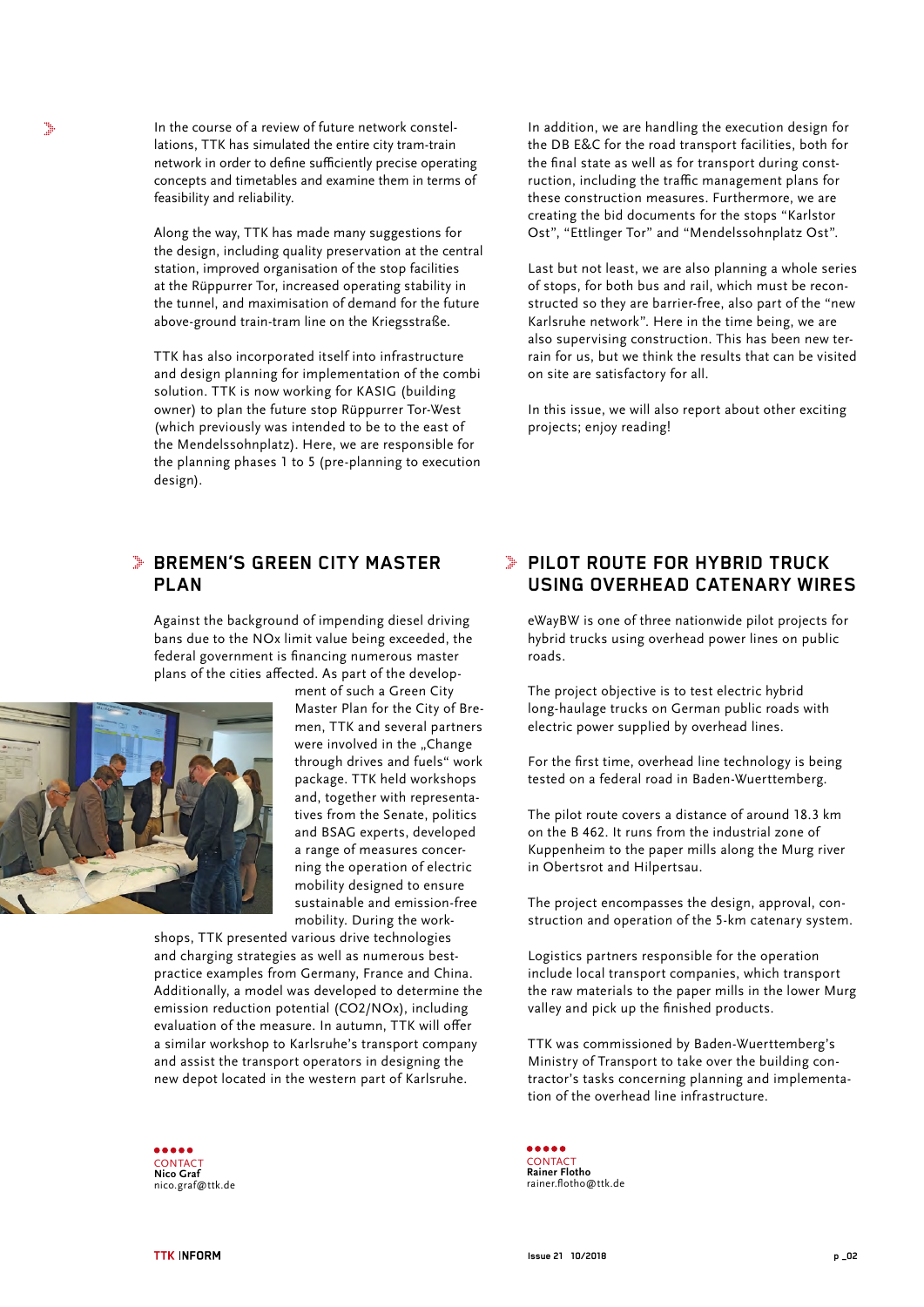# **SCHÖNBUCHBAHN RAILWAY – LEVEL CROSSING REMOVALS**

Now they are almost finished: the two crossroads on Herrenberger Straße in Böblingen and on Böblinger Straße in Holzgerlingen, Germany.

As part of the partial double-track extension of the Schönbuchbahn Railway from Böblingen to Dettenhausen, the traffic flows generated by motorised private transport and public transport could be unbundled due to collision-free crossing.

Böblingen's trough structure of more than 200 m in length and Holzgerlingen's trough structure of more than 400 m in length stand out impressively as important individual projects within the scope of the overall project.

During the construction of the trough structure in Böblingen, heavy rainfall and the resulting soft ground made the necessary shoring work difficult.

In Holzgerlingen, it was challenging to cope with the high groundwater level, the mutually stiffened shoring required due to the very close building development, the rock that was harder than expected and the changing routing of road traffic during the construction period.



After more than a year of construction, the earthworks as well as the concrete and steel construction work have now been completed. Only the modelling of the terrain around the structures and the lanes still need to be finalised. The train route, which is currently closed, is expected to open by December. Until then the Schönbuchbahn project will also be finalised, offering road users a new and collision-free crossing.

Since 2011, TTK has a leading role in the infrastructure project with a contract volume of over  $\in$  100 million and is still supporting and counselling the planning consortium. TTK was responsible for the design, planning and supervision of the Schönbuchbahn expansion project – from the initial concept of operation to the extensive support during the construction.

CONTAC<sup>T</sup> **Rainald Knaup**  rainald.knaup@ttk.de

# **MULTIMODAL STUDY IN LUXEMBOURG : FAST TRAM SYSTEM NOW INTEGRATED INTO THE MINISTRY'S DEVELOPMENT STRATEGY**

In June 2018, TTK completed a multimodal study for the Ministry of Transport in Luxembourg. As part of this project, various scenarios for a public transport axis on a specific route and a fast cycle route along the corridor from Luxembourg to Esch-sur-Alzette and Belval were analysed.

Based on the demographic development and the expected traffic volume by 2030, the concept of a subway or monorail was rejected because it would be oversized in



terms of demand. A BRT solution was also discarded due to the low speed and insufficient comfort for passengers who would have to stand during long-distance services.

In terms of passenger capacity, modal shift as well as operating and investment costs, the study led to a new multi-stage strategy, which in the short term would rededicate lanes on the A4 to local public transport and at the same time extend a fast cycle route along the corridor.

However, if you take the required bus service frequency of up to 90 seconds into account as well as the high operating costs and insufficient capacity of the terminal stops in the city centre, it can be expected that express buses, which are mainly suitable for seated passengers, are unlikely to meet the challenges of stabilising road transport in the next 10 to 20 years.

Consequently, it would be necessary to provide a commuter rail line, which offers high passenger capacity, attractive travel speeds (100km/h) and a dense network in urban areas. It should be integrated into the existing Luxtram network so that there is also a direct connection to Kirchberg. The project could initially be implemented up to a transfer point in Foetz and later be extended to Esch/Schifflange (urban development project and new railway station) and Belval.

**CONTACT Marc Perez**  marc.perez@ttk.de